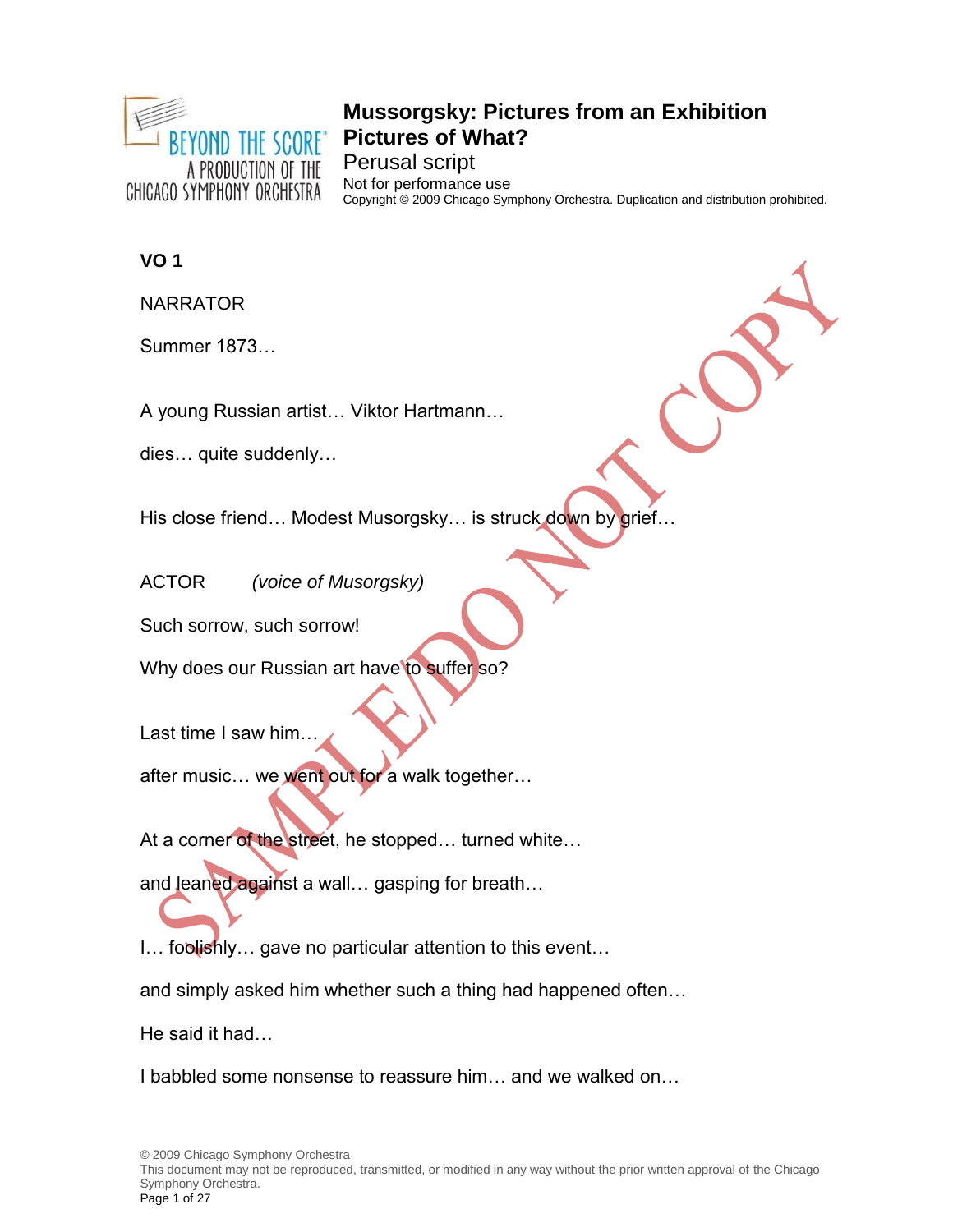Next winter… Hartmann's friends…

organised an exhibition… with four hundred of the dead man's works…

ACTOR *(reading from publicity for the exhibition)* Drawings, water-colors, designs for household objects… sketches for theater costumes… and architectural plans…

#### **NARRATOR**

Musorgsky was inspired by what he saw…

to write a work… of piano music…

To begin with, he simply called it…

ACTOR *(voice of Musorgsky)*

'Hartmann'…

*MUSIC EXAMPLE 1 - live camera 1*

*Promenade 1 Complete PIANO*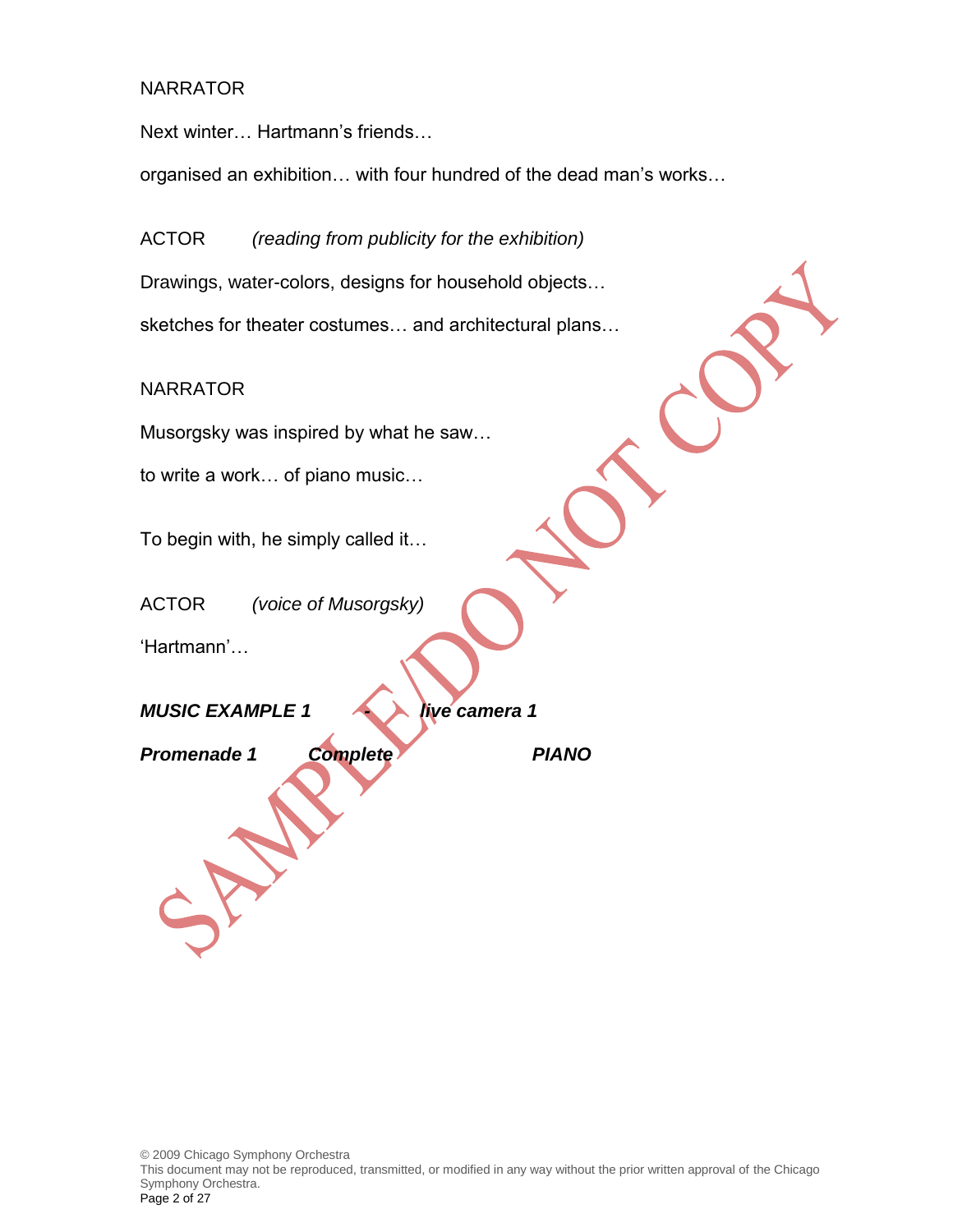Seven years later Musorgsky himself was dead… aged only forty-two… his music… like Hartmann's art… barely noticed…

Another forty years went by…

*[Josephine Baker recording to underscore the moment]*

The cultural center of Europe in the 1920s… was Paris…

In the lavish surroundings of the Opéra…

Serge Koussevitsky… a Russian émigré conductor…

was planning... a series of orchestral concerts.

to celebrate…

ACTOR *(the proud Koussevitzel)* 

The history of Russian music…

*(as if an idea suddenly strikes, with exuberance and arrogance)*

I will ask Ravel… that 'pillar of French modernism'….

to take this almost forgotten Russian piano composition…

and orchestrate it!...

# *MUSIC EXAMPLE 2*

**VO 3**

*Promenade 1 Opening to 1 bar after fig 3 ORCH*

# NARRATOR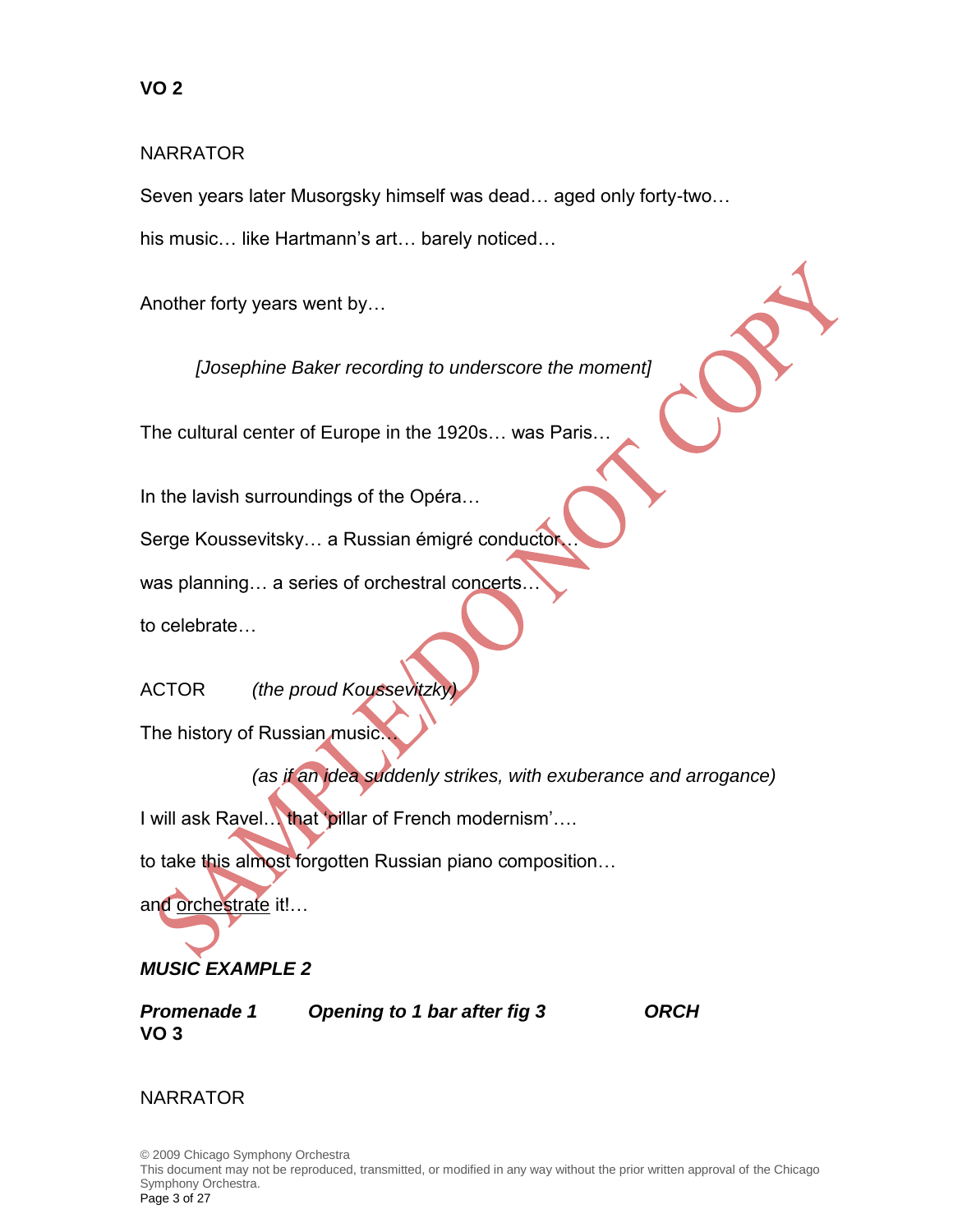Ravel was a 20<sup>th</sup> century Frenchman!

Hartmann and Musorgsky…

belonged to 19<sup>th</sup> century Russia...

and… to an idealistic generation…

ACTOR *(with the slightest mockery)*

Men of the 1860s!

NARRATOR

Writers, painters, philosophers, musicians…

all searching for a new… distinctive…Russian art…

For composers, this meant…

being inspired by folktunes…

ACTOR *(with crude patriotism)*

The music of a Russian composer.

must spring entirely from the melodies of the people…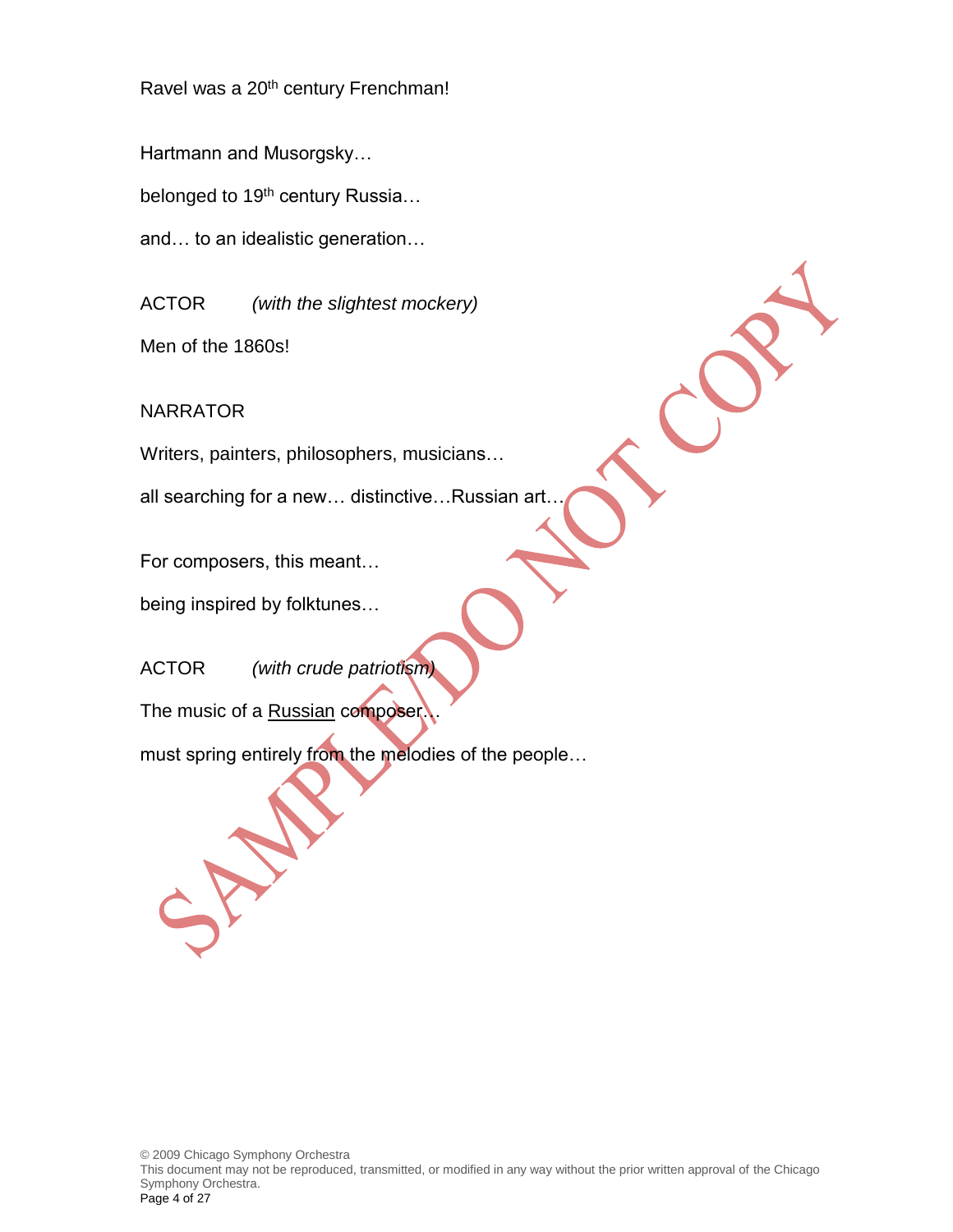Like this authentic folk melody…

in Tchaikovsky's second symphony!…

# *MUSIC EXAMPLE 3*

*Tchaikovsky Sym 2 String double phrase, just after tutti intro of 4th mvt ORCH*

**VO 4**

NARRATOR

Musorgsky… put a well-known folksong…

in his opera… 'Boris Godunov'…

ACTOR *(the words of the music we are about to hear)*

Glory to the Tsar... shining over mighty Russia like the sun!

*[sound recording of Slava chorus]*

# **NARRATOR**

But in 'Pictures from an Exhibition'…

instead of quoting from existing folksongs...

Musorgsky creates new melodies that sound like folksongs…

ACTOR *(the Italian is wrong, but these are the words Musorgsky wrote in his score, which we see on the screen as the actor speaks)*

Nel modo russico!

In the Russian mode! NARRATOR

Especially when they use the falling fourth…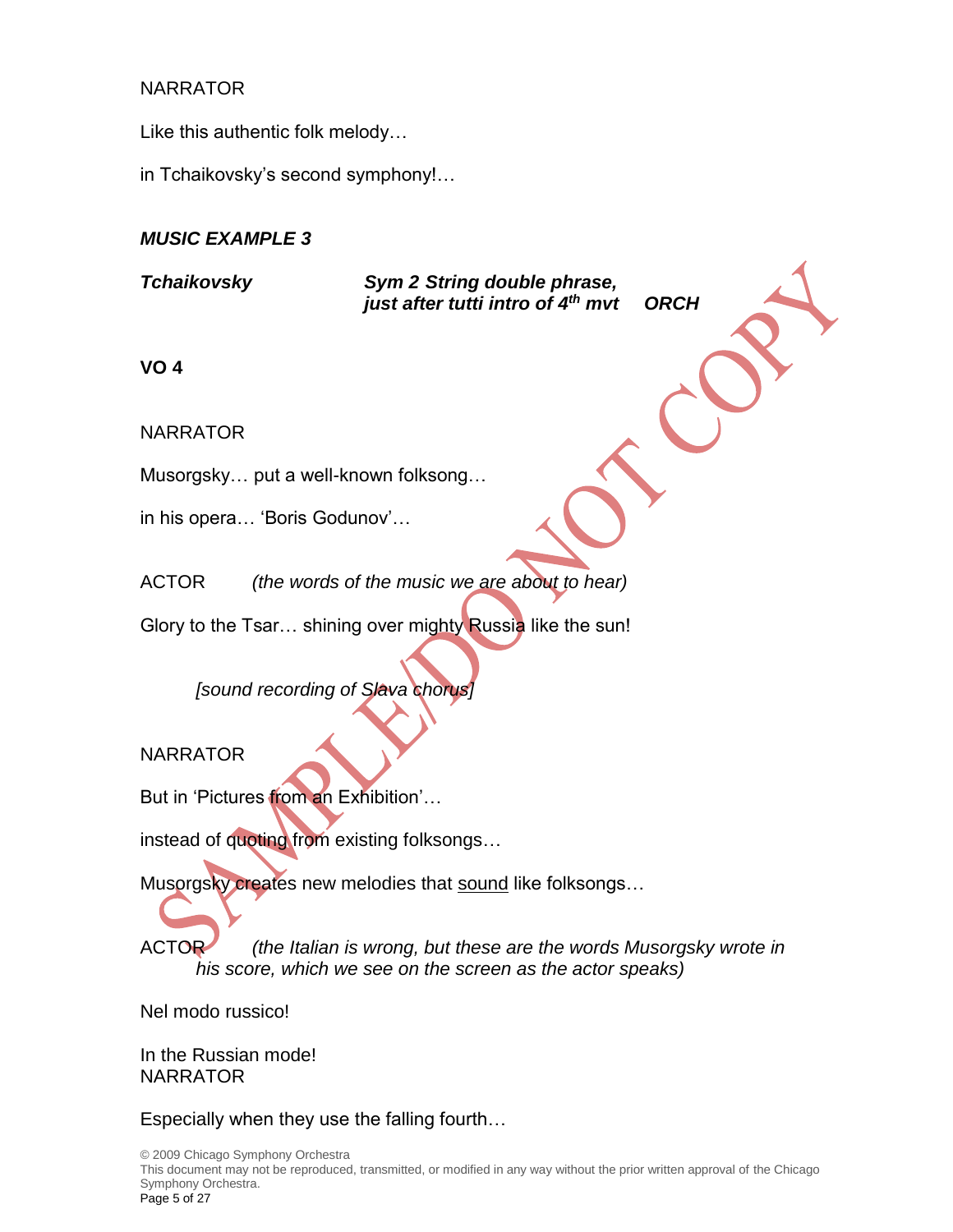Just two notes!

ACTOR *(Glinka's famous dictum, a slogan for Russians)*

The soul of Russian music!

*MUSIC EXAMPLE 4a*

*[Piano plays a fourth]* 

**VO 5**

# NARRATOR

Musorgsky takes folk elements like this…

modal scales and changing rhythms…

and builds new structures from them…

like Viktor Hartmann's designs…

also inspired by Russian folk traditions

*MUSIC EXAMPLE 4b*

# *[Piano plays the four fragments]*

**NARRATOR** 

In Russian folksongs… solo voices… are often answered by a chorus…

*[recording of solo/chorus: Seversky CD, track 13]*

# NARRATOR

Musorgsky borrows this idea as well…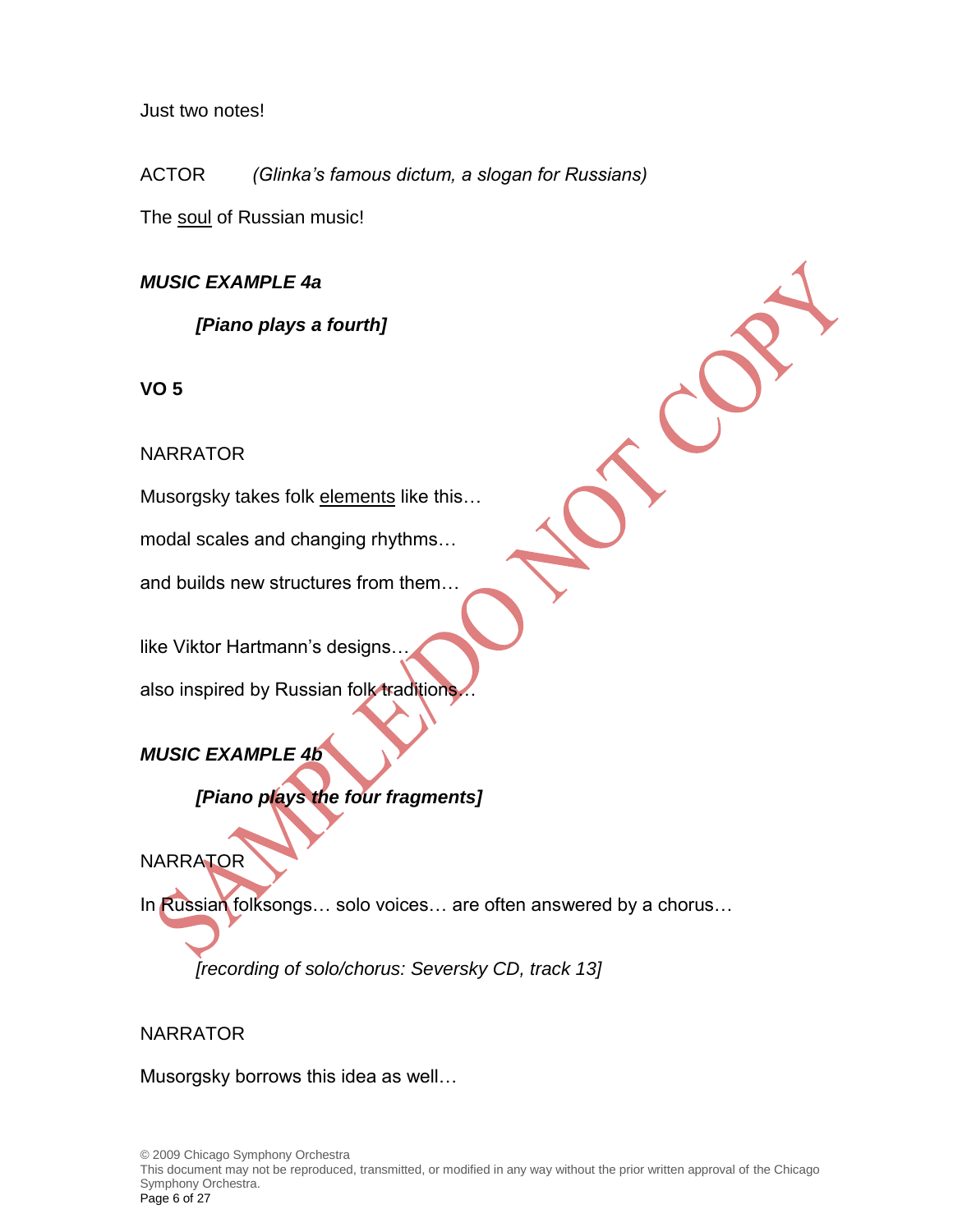#### *MUSIC EXAMPLE 5*

*Promenade 1 First 4 bars PIANO*

**VO 6**

#### NARRATOR

After Musorgsky died… poisoned by alcohol… and destitute…

his colleague Rimsky-Korsakov... was horrified by what he found...

ACTOR *(voice of Rimsky-Korsakov, pedantic)*

All the music my dead friend left behind... was in complete disorder...

fragments… filled with ugliness…

arrogantly incompetent mistakes on every page…

But there was so much talent there... so much originality...

that, for me… correcting… organising… and publishing these pieces…

was a moral obligation…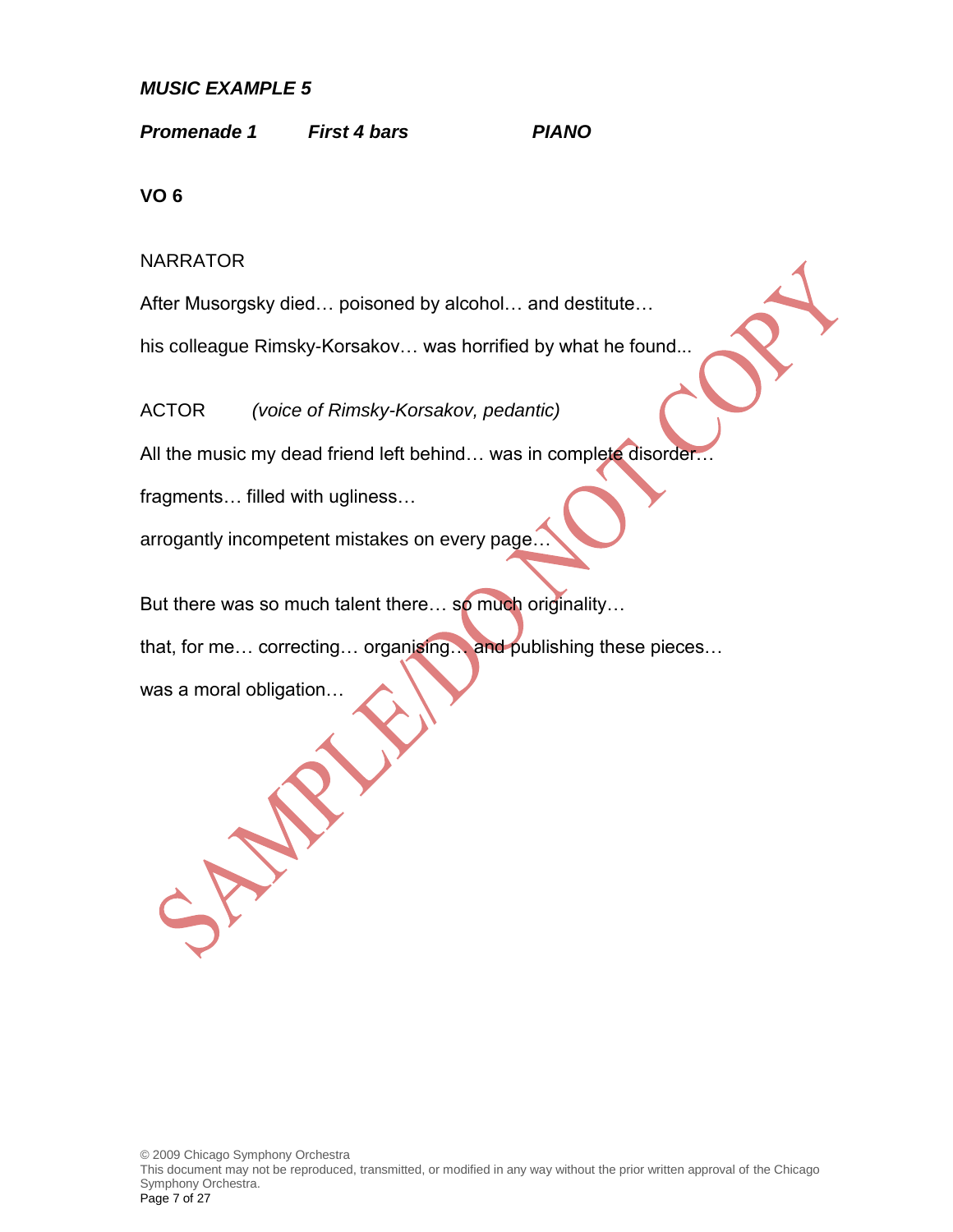Rimsky encouraged his students… at the Conservatory…

to orchestrate Musorgky's piano music for themselves…

# *MUSIC EXAMPLE 6*

| Promenade 1                                                     | <b>Tushmalov version, first 4 bars</b>      | <b>ORCH</b> |  |  |  |
|-----------------------------------------------------------------|---------------------------------------------|-------------|--|--|--|
| VO <sub>7</sub>                                                 |                                             |             |  |  |  |
| <b>NARRATOR</b>                                                 |                                             |             |  |  |  |
| Since that first apprentice effort over a century ago           |                                             |             |  |  |  |
| there've been innumerable other versions of this music.         |                                             |             |  |  |  |
| Like this one by Walt Disney's favourite conductor Stokowski    |                                             |             |  |  |  |
| <b>MUSIC EXAMPLE 7</b>                                          |                                             |             |  |  |  |
| Promenade 1                                                     | Stokowski version, first 8 bars             | <b>ORCH</b> |  |  |  |
| VO <sub>8</sub>                                                 |                                             |             |  |  |  |
| <b>NARRATOR</b>                                                 |                                             |             |  |  |  |
| Not every arrangement's been for symphony orchestra             |                                             |             |  |  |  |
| There've been versions for jazz band synthesisers rock and roll |                                             |             |  |  |  |
| death metal  even classical guitar                              |                                             |             |  |  |  |
| Compare all these different solutions to Ravel's                |                                             |             |  |  |  |
| <b>MUSIC EXAMPLE 8</b>                                          |                                             |             |  |  |  |
| <b>Promenade 1</b>                                              | <b>Ravel version</b><br><b>First 4 bars</b> | <b>ORCH</b> |  |  |  |
| VO <sub>9</sub>                                                 |                                             |             |  |  |  |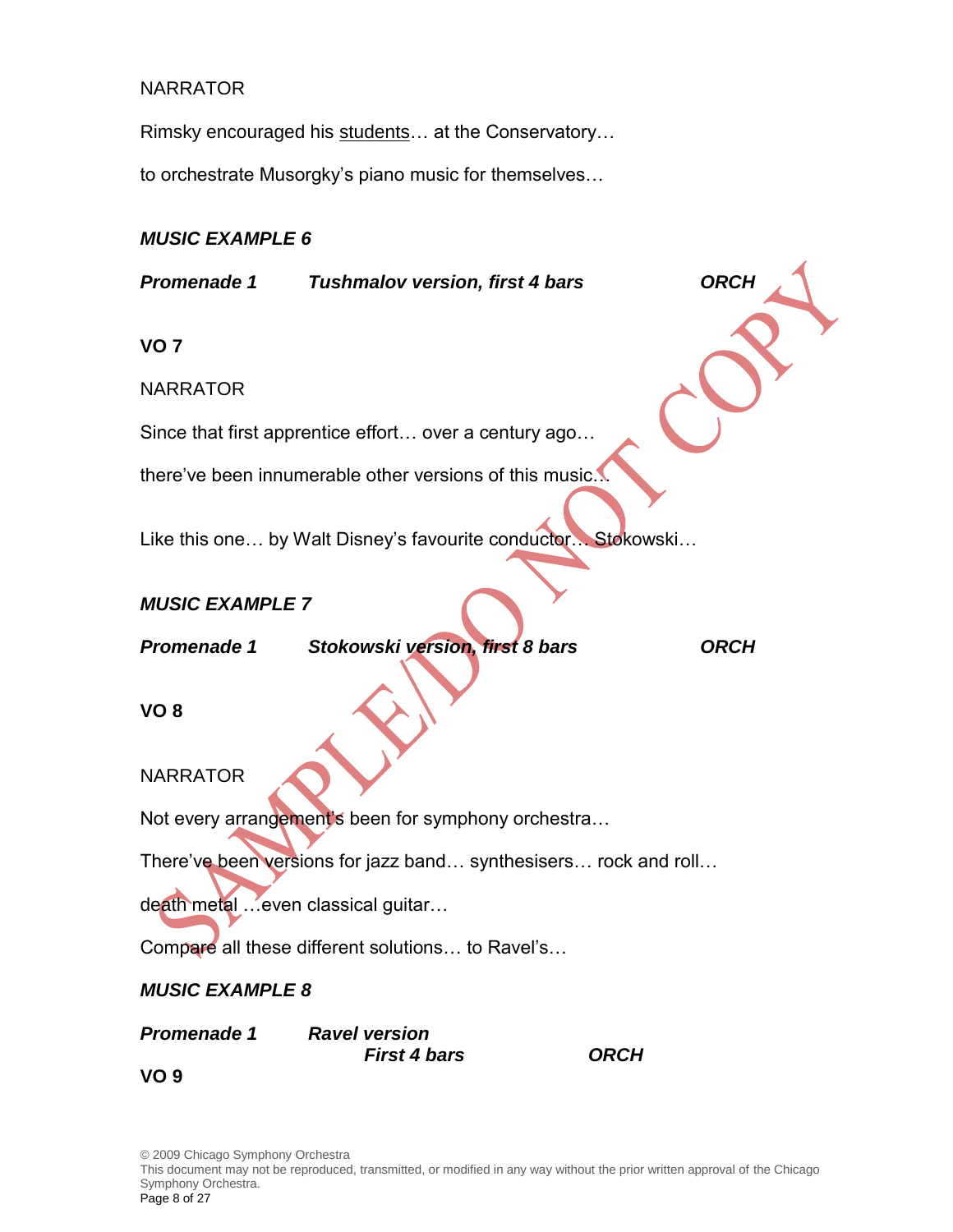Ravel believed that orchestration was an art…

ACTOR *(voice of Ravel, precise)*

You must understand the difference…

between instrumentation… and orchestration …

Instrumentation is when take you take what you or someone else has written.

and find instruments to go with it…

It works… sounds good… but that is all…

Orchestration is when you give the feeling of the pedals at the piano…

building an atmosphere... around the notes..

**NARRATOR** 

Take the right hand of the piano…

*MUSIC EXAMPLE 9 - live camera 2*

*Promenade 1 bars 3 & 4 PIANO RH*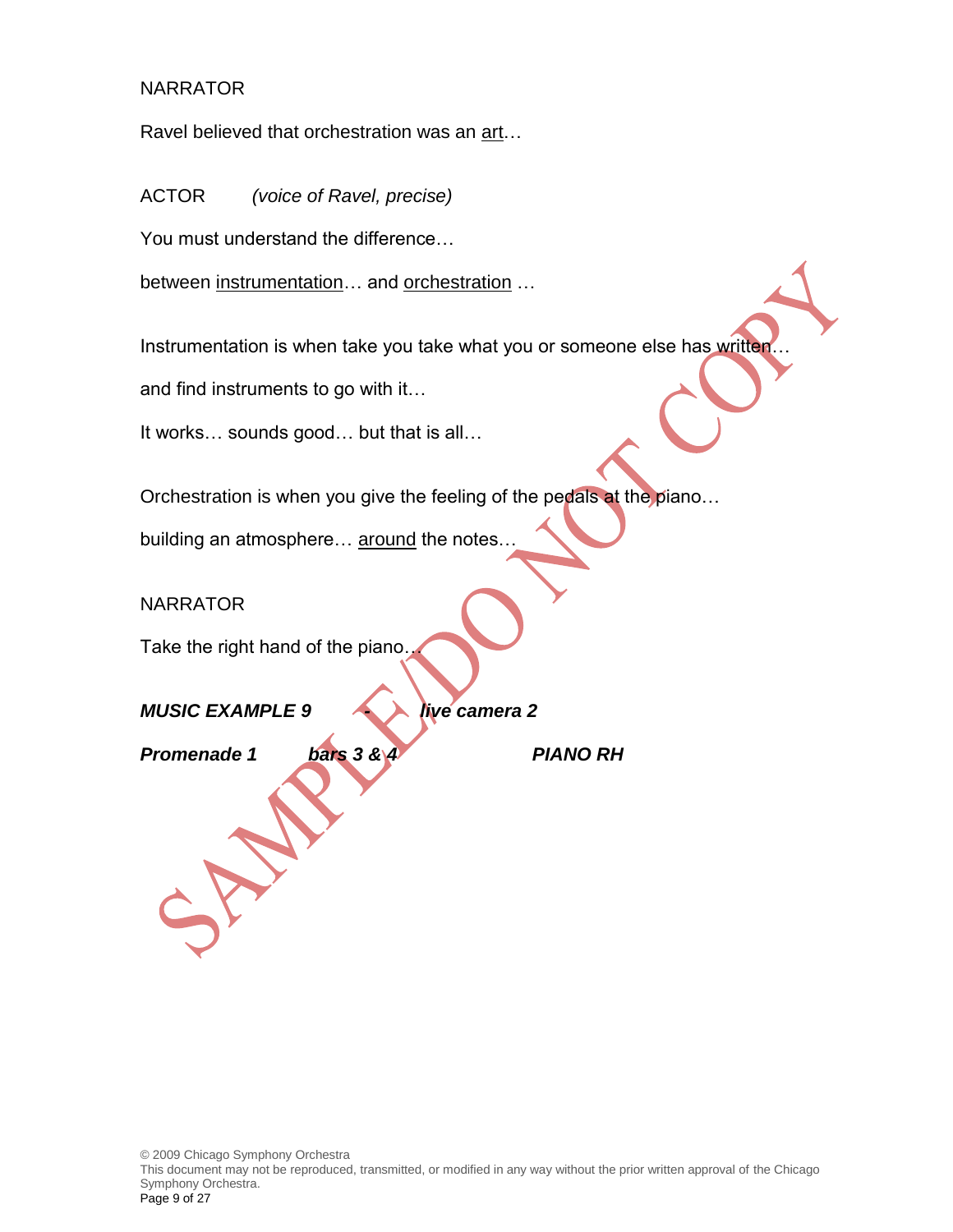#### NARRATOR

Three notes in every chord… Three trumpets…

#### *MUSIC EXAMPLE 10*

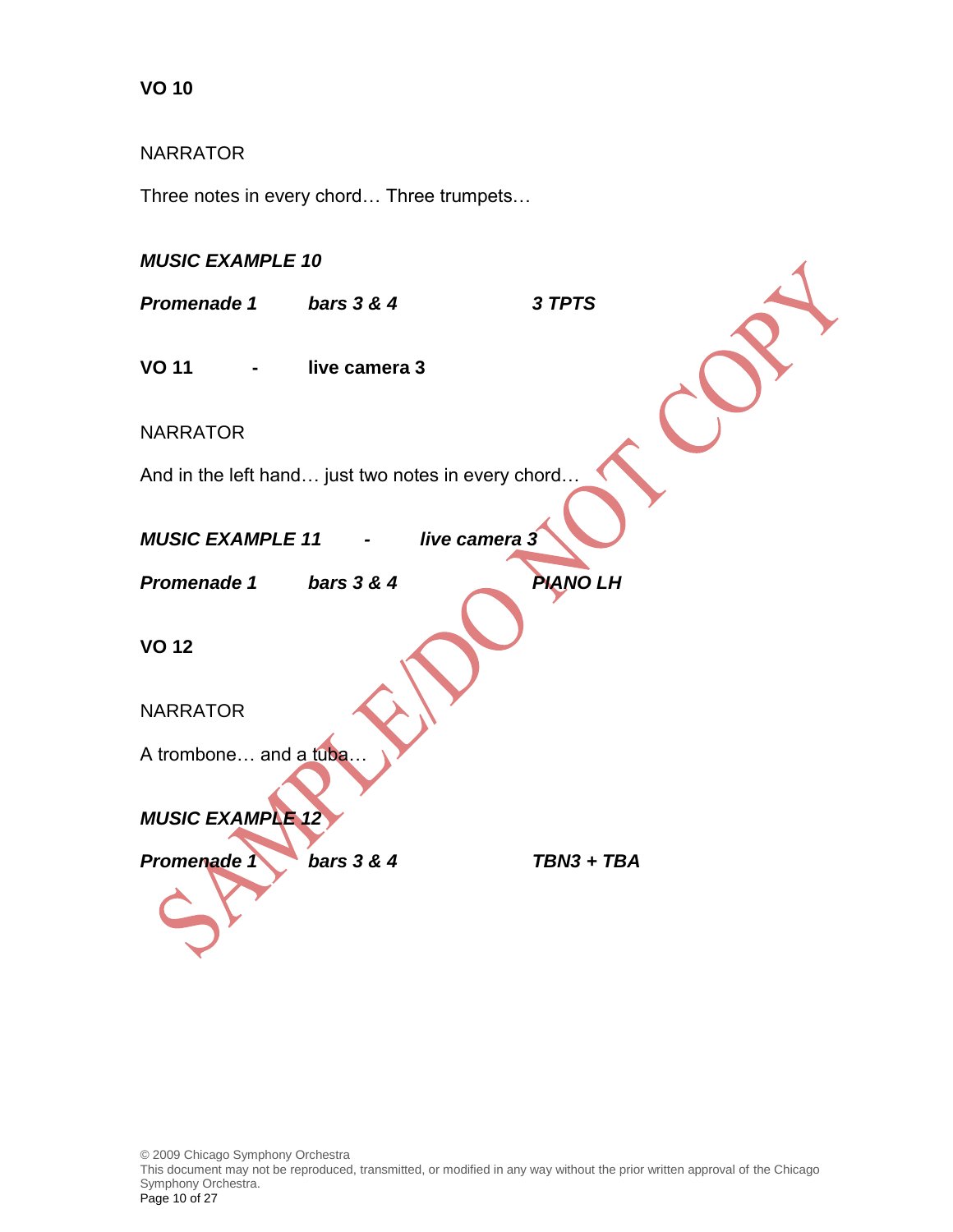NARRATOR

Ravel could have left it just like that…

Not 'orchestration', but 'instrumentation'…

*MUSIC EXAMPLE 13*

*Promenade 1 bars 3 & 4 TPTS + TBN3 + TBA*

**VO 14**

NARRATOR

But the Frenchman wanted…

ACTOR *(voice of Ravel, insistent)*

The feeling of the pedals at the piano... the sound around the notes...

NARRATOR

And so he added… horns…

# *MUSIC EXAMPLE 14*

*Promenade 1 bars 3 & 4 4 HNS*

**VO 15**

NARRATOR

This is how he... 'builds the atmosphere'...

# *MUSIC EXAMPLE 15*

*Promenade 1 bars 3 & 4 ORCH TUTTI* **VO 16**

# **TITLE 'The story of the "Promenades"'**

© 2009 Chicago Symphony Orchestra This document may not be reproduced, transmitted, or modified in any way without the prior written approval of the Chicago Symphony Orchestra. Page 11 of 27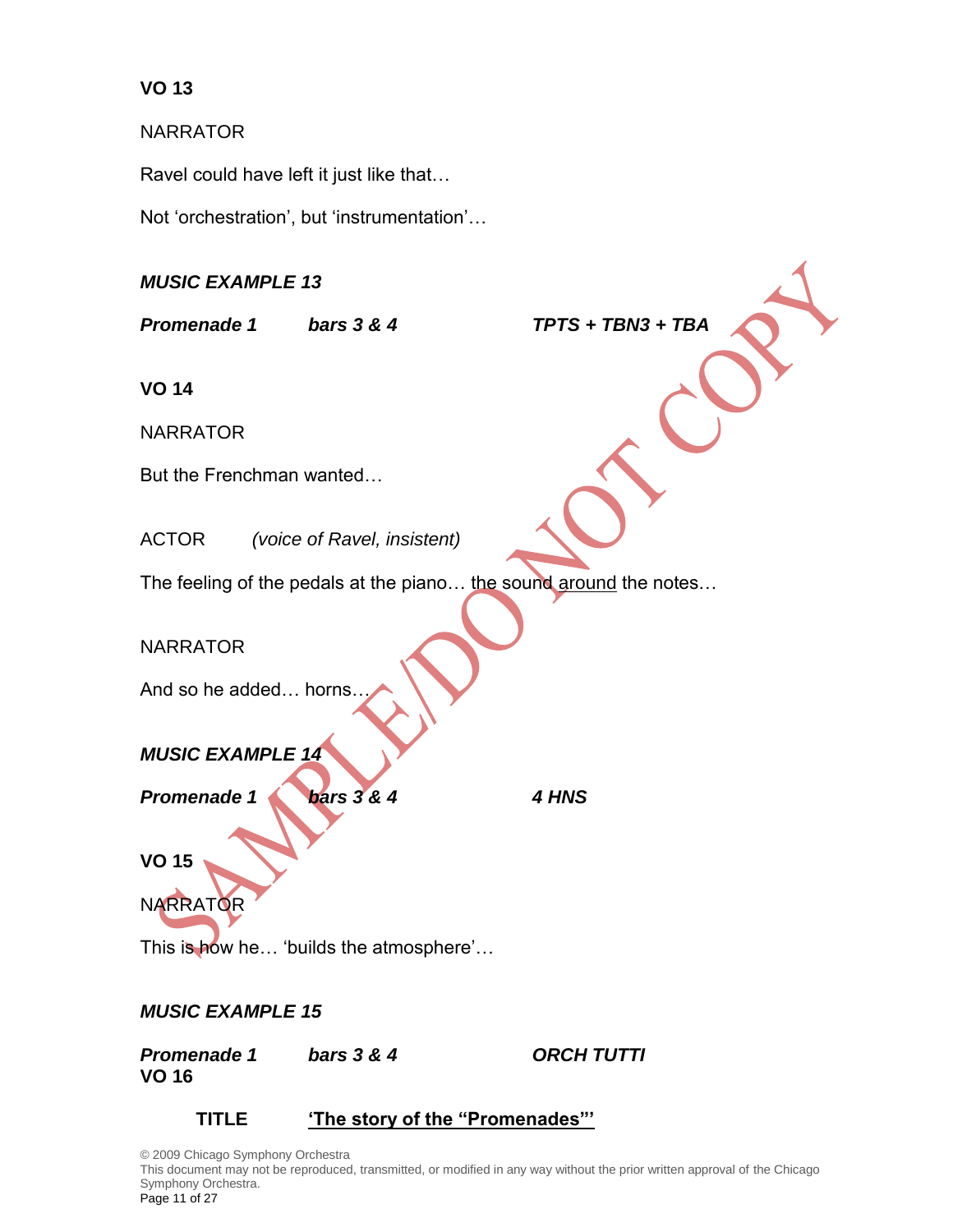Musorgsky composed his epic piano work…

in June 1874…

in a frenzy… in just twenty days…

ACTOR *(voice of Musorgsky, filled with excitement)*

My… 'Hartmann'… boils within me…

The sounds… and the idea… hung before me in the air…

And now I gulp and gorge on them…

I hardly even have the time to scribble them…

By the way, you'll see me in this music…

in the 'promenades' between the pictures.

# NARRATOR

Musorgsky wanted us to see him

To see his face… with his different feelings and expressions…

and his thick-set, awkward body…

as he walks... from one of Hartmann's pictures to another...

reacting to what he has been looking at…

That's why he changed the title to... 'Pictures from an Exhibition'…

Not 'at', but 'from'…

This… is a drama… about a man…

who chooses from among four hundred pictures.....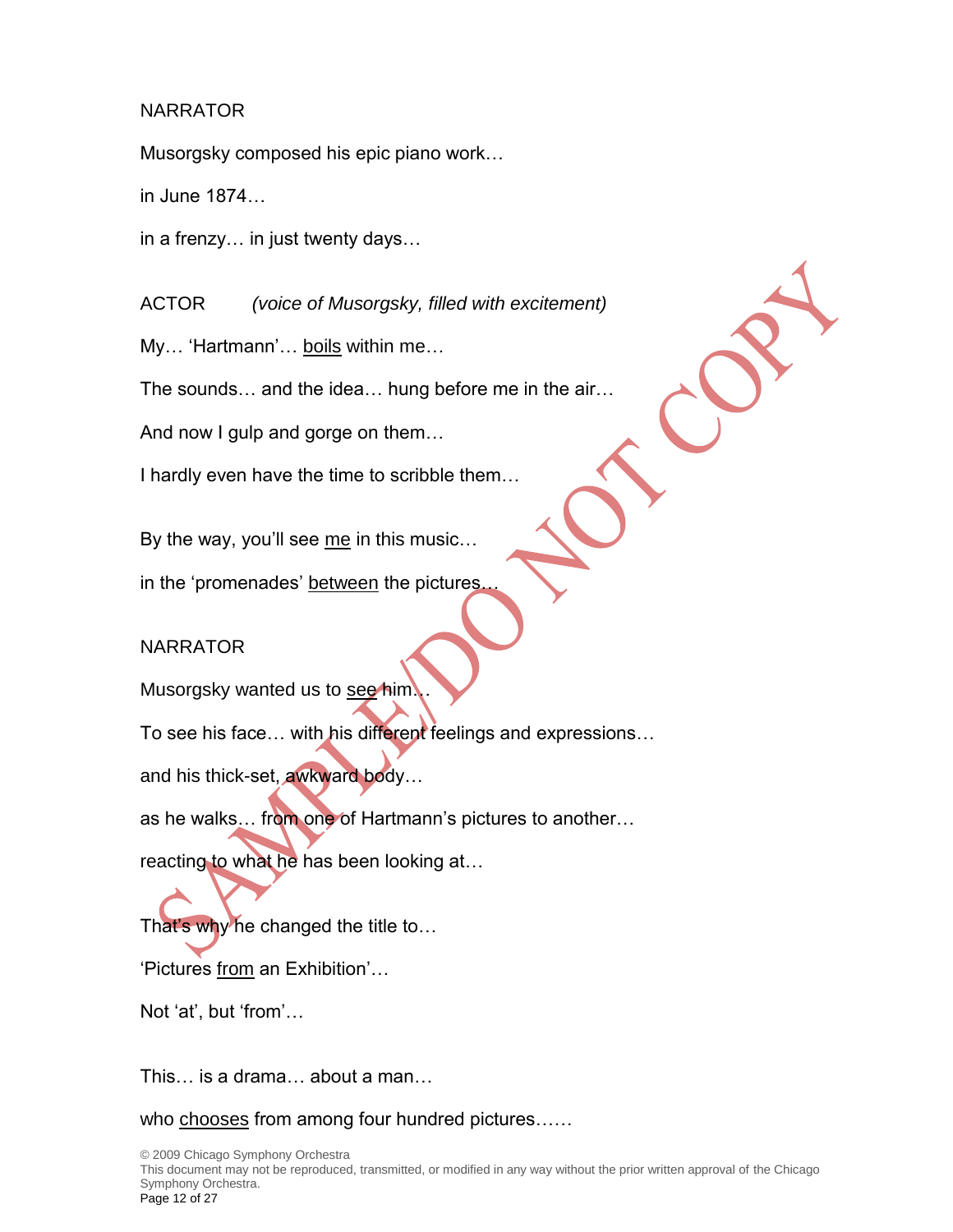the handful with most meaning for him…

Gnomus!

ACTOR *(from the exhibition catalogue, an announcement)* A design for a nutcracker… in the shape of a distorted gnome… **NARRATOR** Musorgsky walks away… preoccupied… a bit disturbed… *MUSIC EXAMPLE 16 - live camera 4 Promenade 2 bars 1-4 PIANO* **VO 17** NARRATOR For Ravel… no trumpet this time… but solo horn… and woodwind… *MUSIC EXAMPLE 17 Promenade 2 bars 1-4 ORCH*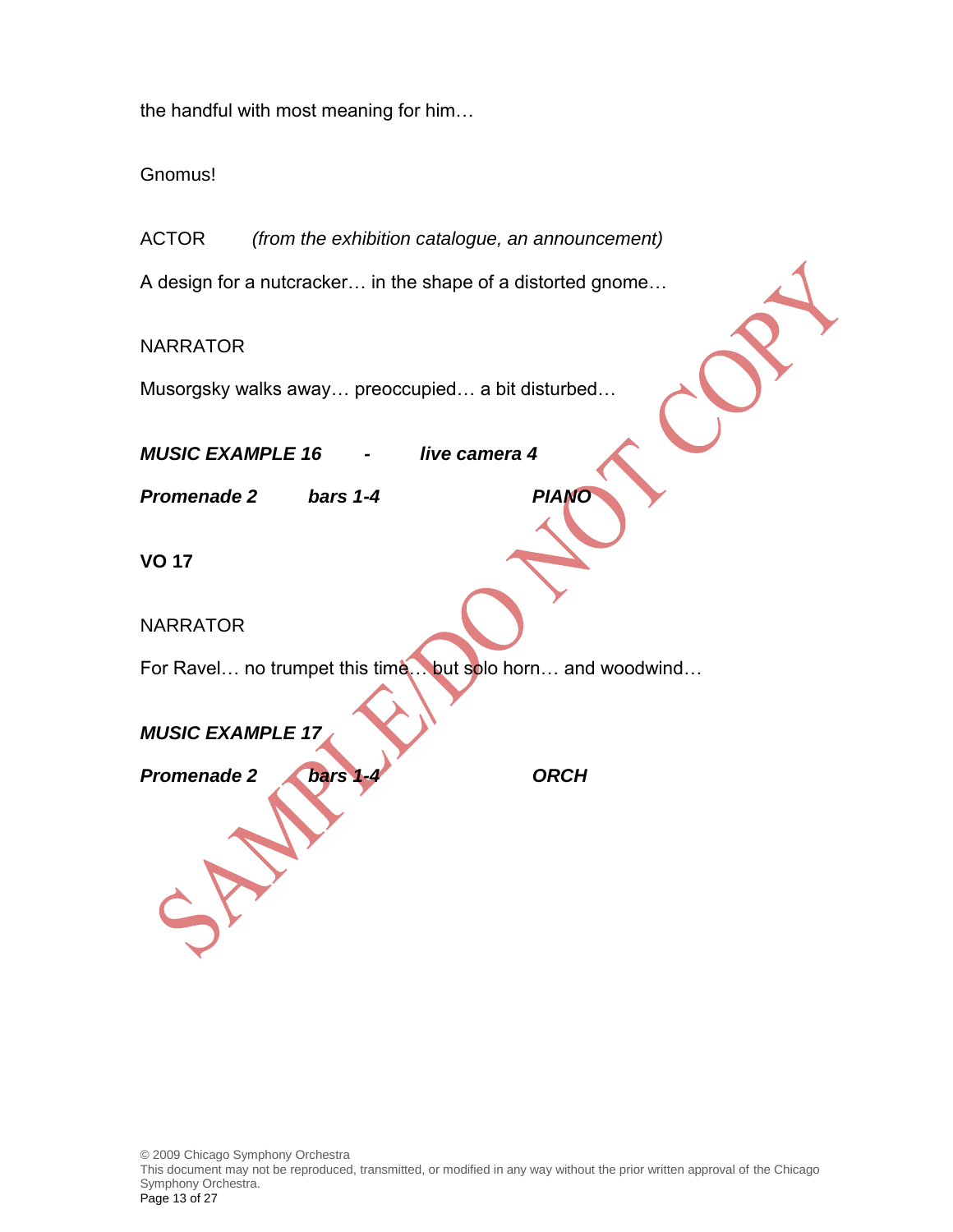As a young man… Viktor Hartmann travelled in the West…

in France and Germany and Italy…

painting and drawing… everything he saw…

ACTOR *(from the introductory article to the exhibition catalogue)*

Ragpickers… donkeys rubbing up against the trees…

cities and cathedrals…old women saying prayers…

and ruined buildings in a southern landscape…

#### NARRATOR

A picture of an old castle... lifts the composer's mood ...

and he walks on with more determination...

# *MUSIC EXAMPLE 18a - live camera 5*

*Promenade 3 bars 1-2 PIANO*

**VO 19**

**NARRATOR** 

The tune is stronger… and in octaves…

# *MUSIC EXAMPLE 18b*

*Promenade 3 bars 1 only, RH only PIANO* **NARRATOR** 

Ravel tried… at first… to keep those octaves in the orchestra…

doubling the trumpet with two horns underneath…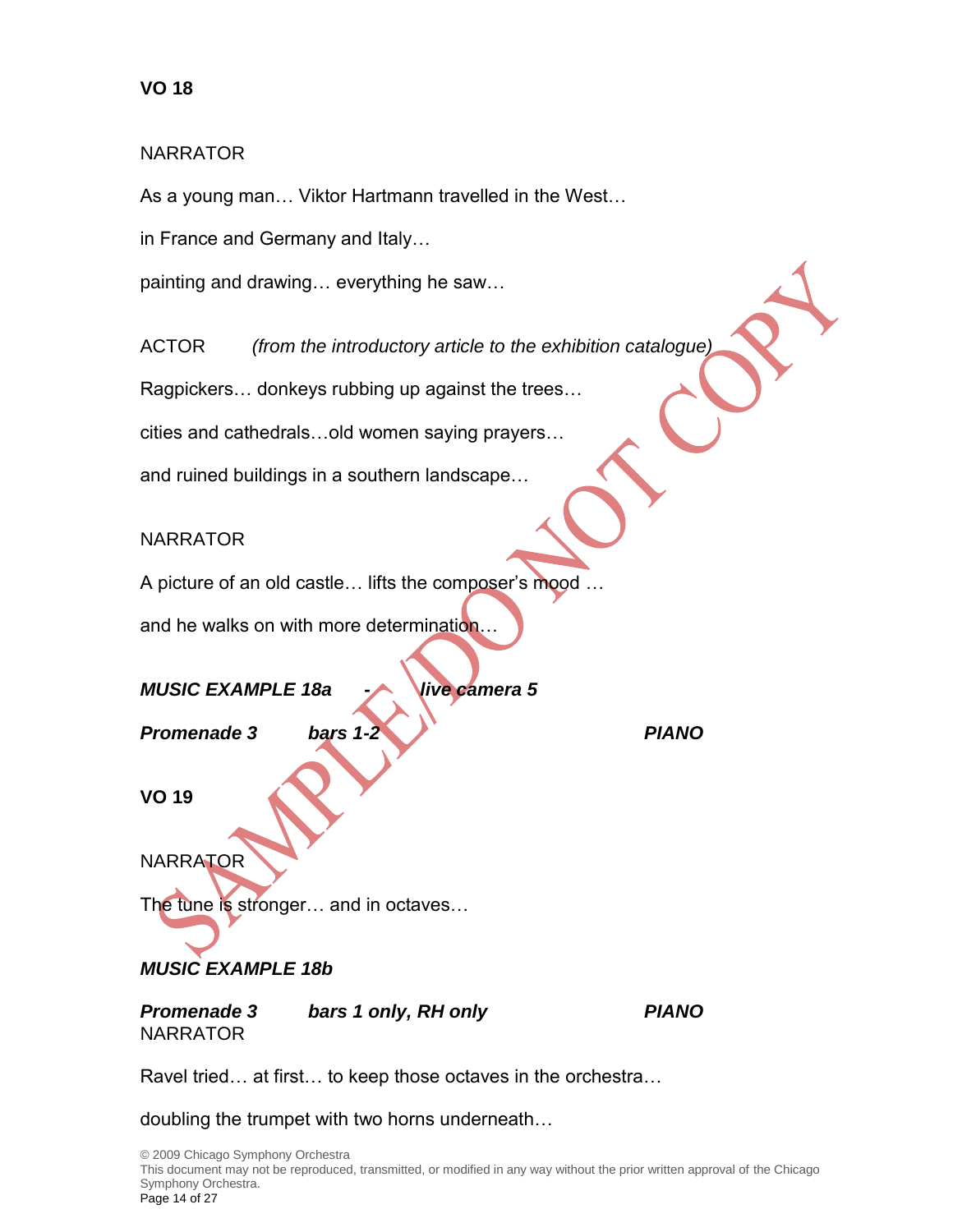# *MUSIC EXAMPLE 19*

*Promenade 3 bars 1-2*

**VO 20**

NARRATOR

Then he changed his mind… and scrubbed out the horns…

#### *MUSIC EXAMPLE 20*

**Promenade 3** *Tutti as written by Ravel, bars 1-2 ORC* 

**VO 21**

# **NARRATOR**

Two painfully contrasted pictures change Musorgsky's mood again...

ACTOR *(again, from the catalogue article)*

First... wealthy children with their nannies in a Paris park...

then… abject poverty… in the Polish or Ukrainian countryside…

# *MUSIC EXAMPLE 21*

*Promenade 4 bars 1-2, stressing height of last 3 chords, by accenting slightly PIANO*

# NARRATOR

**VO 22**

Those last chords… high on the piano keyboard…

sound delicate… like little bells…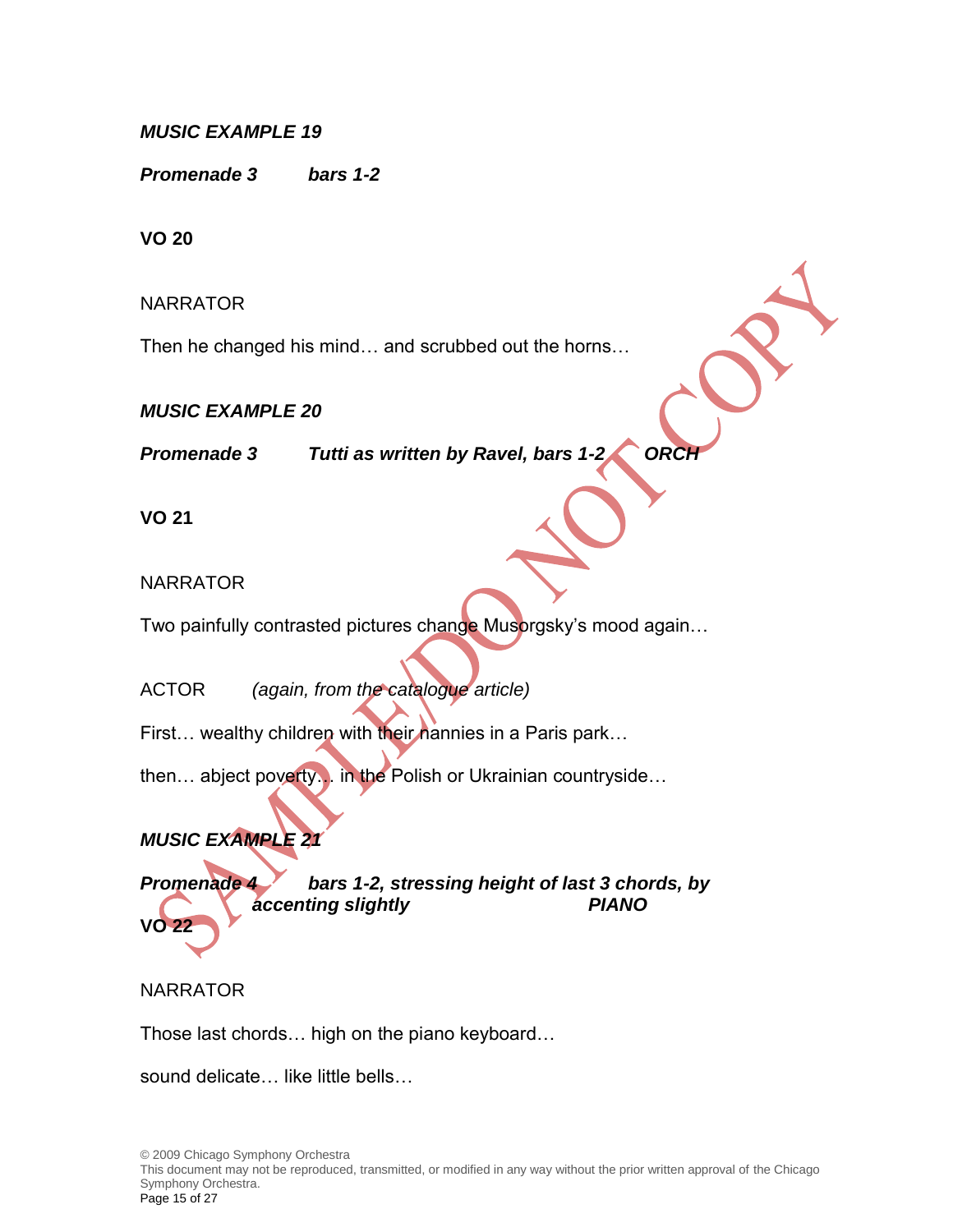But on orchestral instruments they'd be shrill and harsh…

So Ravel lowers them an octave…

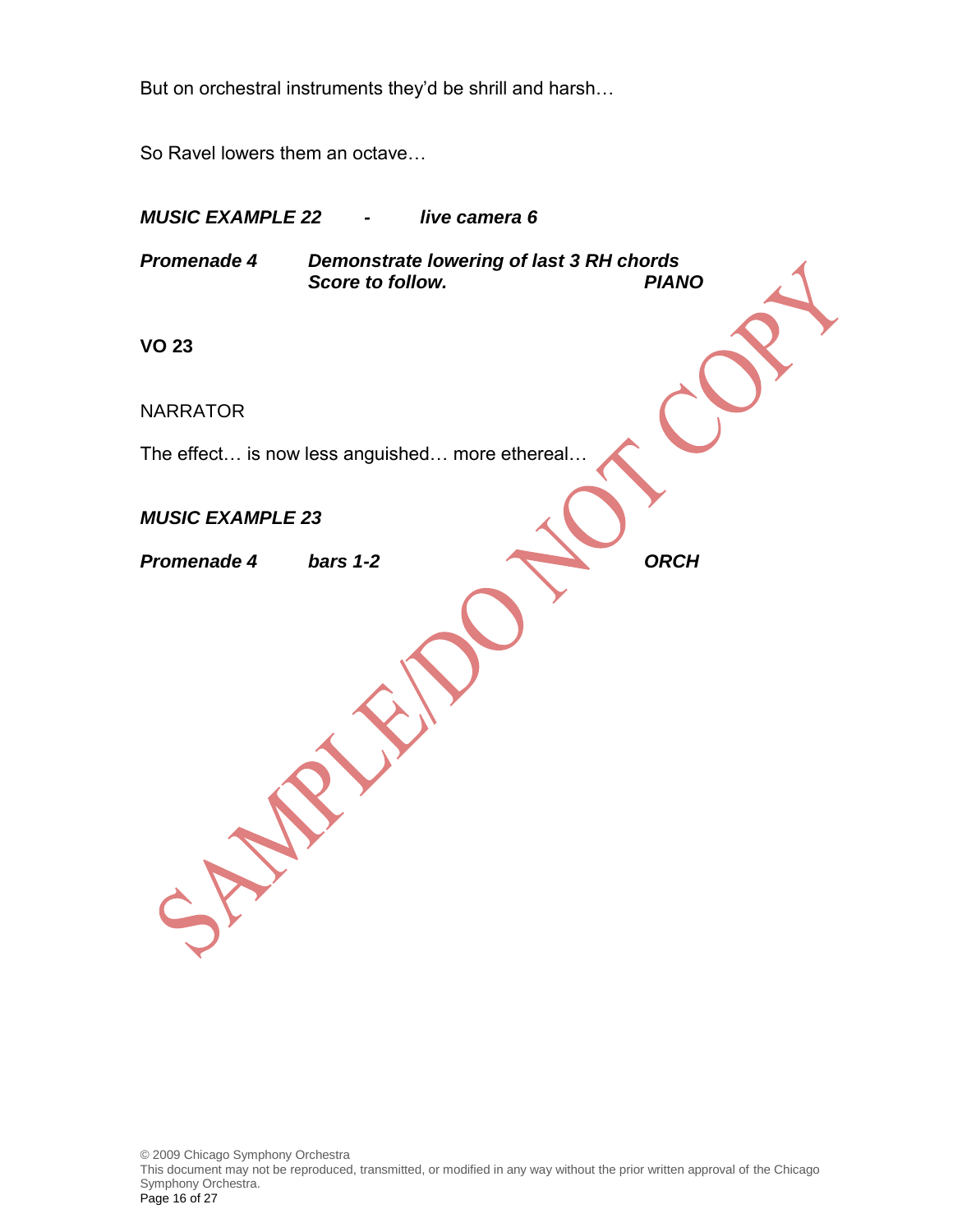#### NARRATOR

The next time we see Musorgsky in this music...

he's in determined mood again…

He's been imagining a furious argument…

between two Jewish men… in the Polish town of Sandomir…

the beggar Schmuyle…

and the wealthy merchant Samuel Goldenberg…

# *MUSIC EXAMPLE 24*

*Last 2 bars of Jews leading straight into first 2 bars of Promenade 5 PIANO*

**VO 25**

# NARRATOR

Invigorated… Musorgsky strides off towards another picture…

And another argument.

a fierce discussion in a market place... in Limoges... in France...

# *MUSIC EXAMPLE 25*

*Last 3 bars + 2 notes of Promenade 5 leading straight into Limoges first 2 bars PIANO*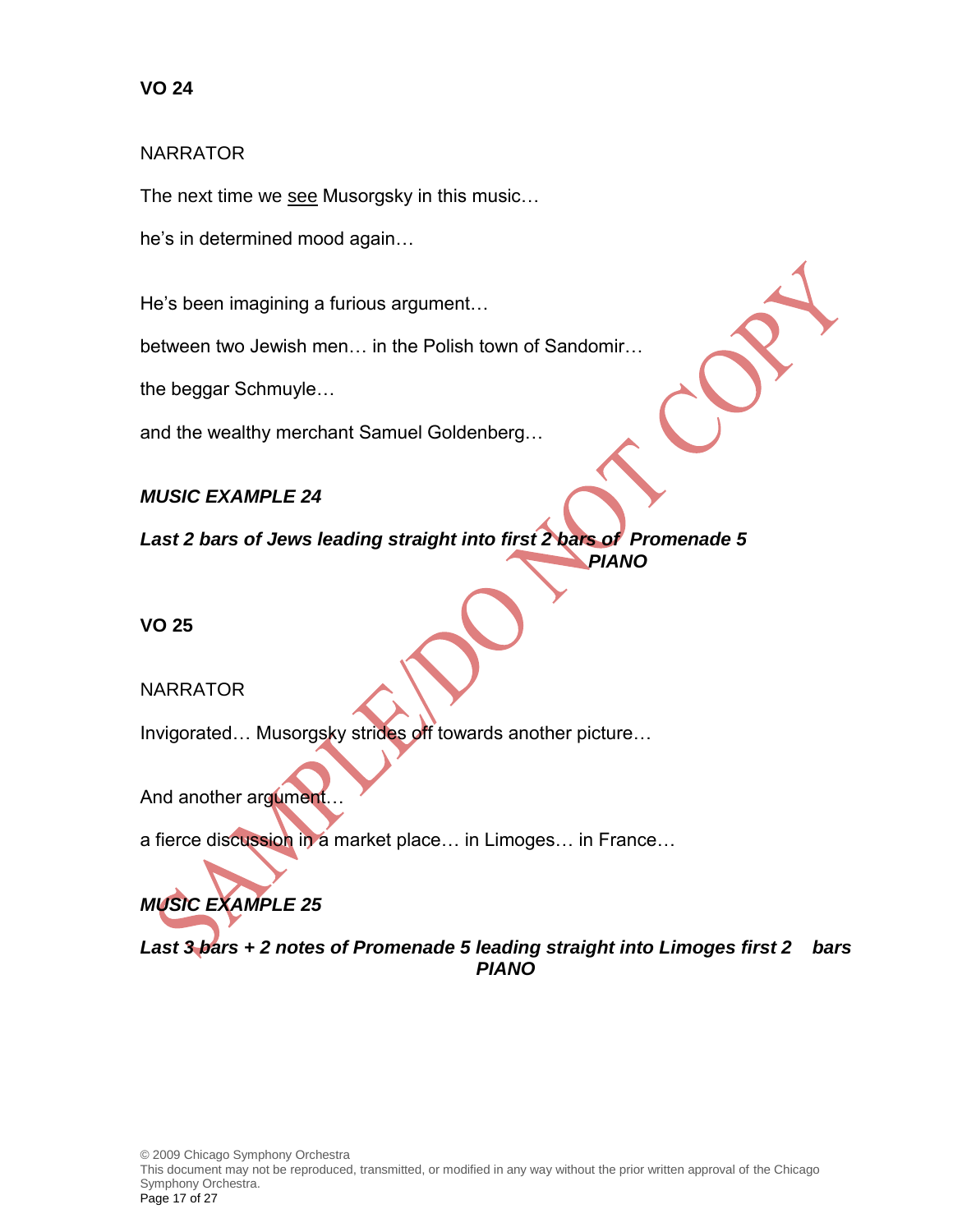#### NARRATOR

Ravel… left out this long fifth 'promenade'…

Perhaps he thought we'd heard the tune too many times already…

But he might have been responding to a mistake…

in the printed music he was working from…

Here's how Musorgsky imagined the rich merchant…

brusquely finishing the argument…

*MUSIC EXAMPLE 26a*

*Correct version of the end of Jews PIANO*

**VO 27**

**NARRATOR** 

And here's what was printed in the score Ravel was using…

*MUSIC EXAMPLE 26b*

*Faulty version of end of Jews PIANO*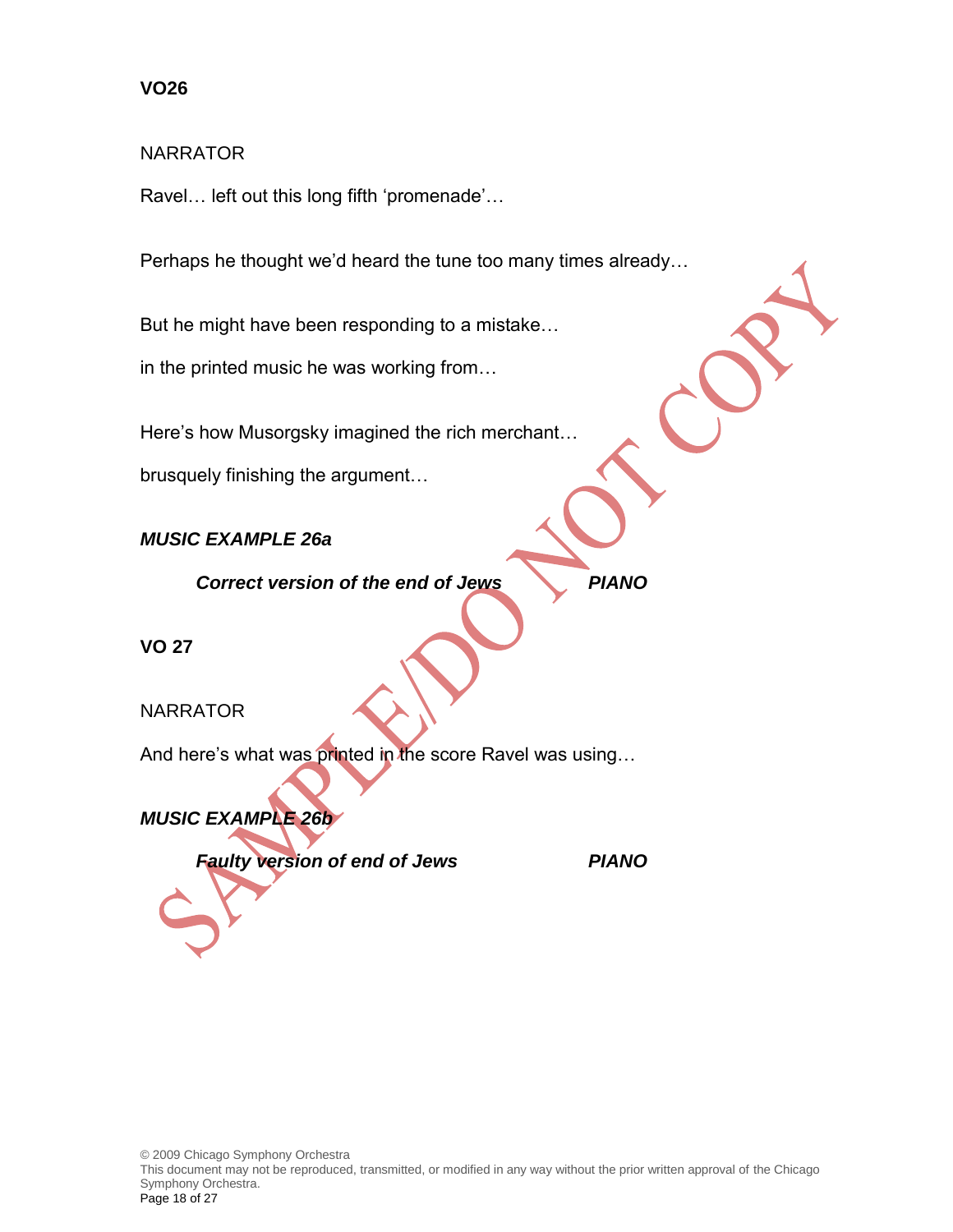The mistake… is weaker than Musorgsky's original…

but it connects the Polish Jews in Sandomir…

neatly to the market-place in France…

#### *MUSIC EXAMPLE 27*

*Last 4 notes of Jews leading straight into Limoges first 5 bars plus downbeat of 6<sup>th</sup> bar* 

**VO 28**

#### NARRATOR

After the worldly bustle of the market in Limoges.

A place of silence ... of darkness... and of human bones...

the Paris catacombs… deep underground…

Hartmann depicts himself... together with a friend...

gazing at skulls…

the artist prophecying his own death…

This time… instead of moving from this picture to another one…

ACTOR *(the actual words of Musorgsky, written on the score)*

The creative genius of my dead friend… leads me towards the skulls…

He speaks to them… and they begin to glow…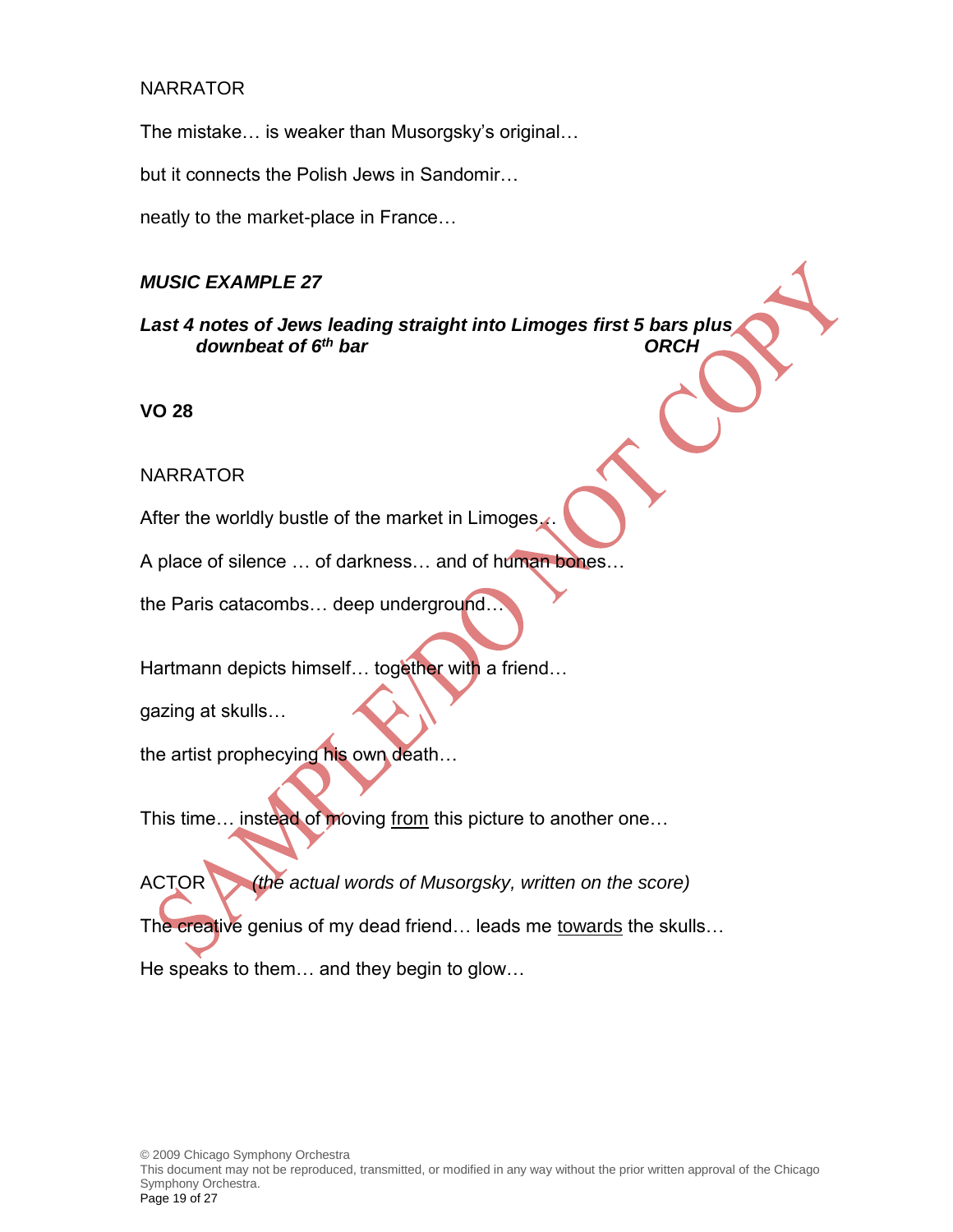Musorgsky called this music…

#### ACTOR

Cum mortuis… in lingua mortua…

With the dead… in a dead language…

*MUSIC EXAMPLE 27a - live camera 7*

*From fig 75 to first bar of 76, ending on the pause PIANO*

**VO 29**

NARRATOR

Musorgsky has now moved over…

from our world into the world of Hartmann...

and the last time that we see him in this music...

he no longer walks between the pictures...

but speaks... as the dead Hartmann does... from deep within them...

*MUSIC EXAMPLE 28*

*Great Gate From fig 112 (minus notes that tie over from previous bar) for 6 bars only ORCH*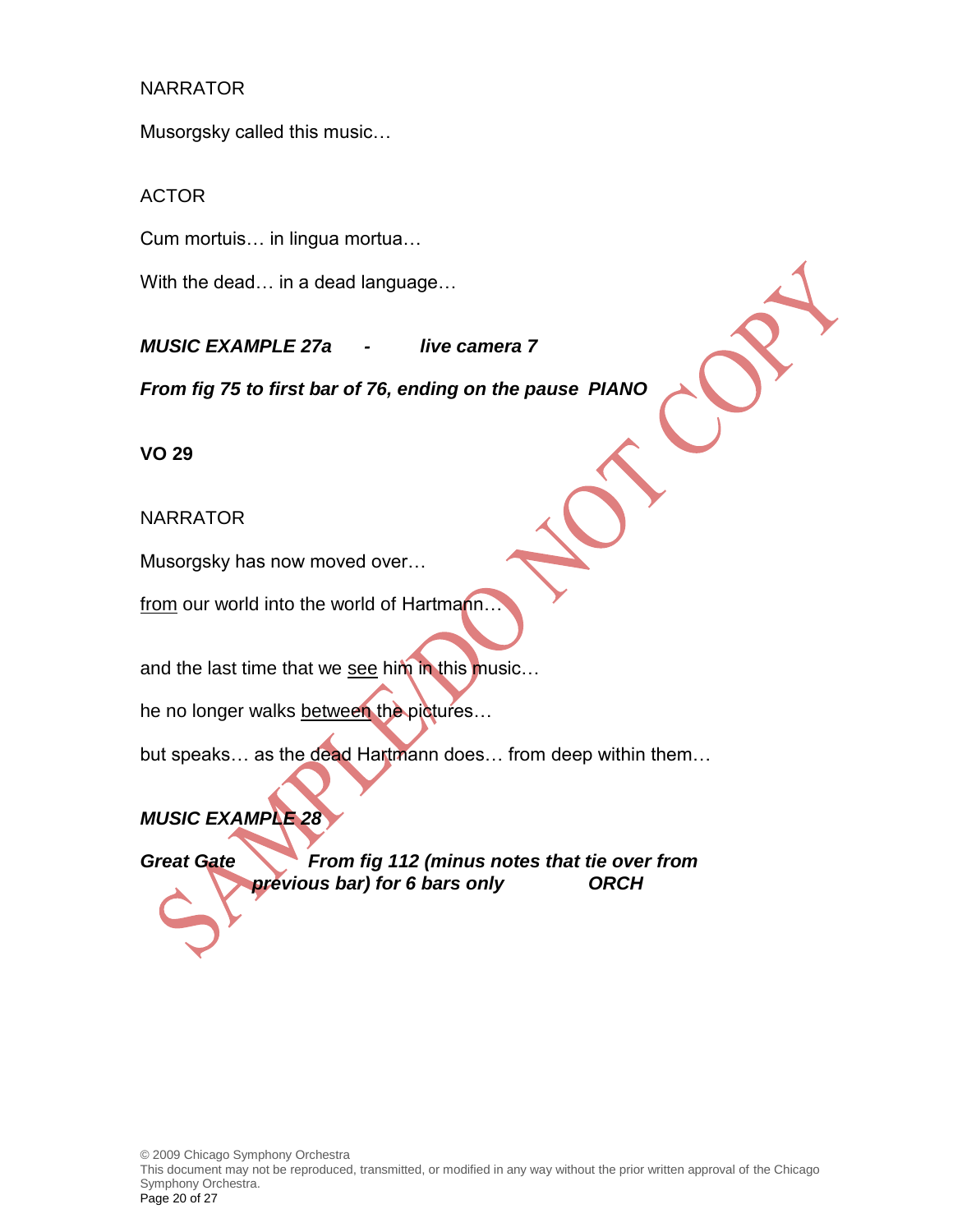**NARRATOR** 

This is the journey that Musorgsky takes us on…

'the idea'… that 'hung before him in the air'…

the form… the musical structure… of the composition…

# *MUSIC EXAMPLE 29*

*Key scheme of Promenades: PIANO (score to follow, actually taken from piano versions and ending with longer version of GGK peroration)*

*B flat / A flat to E flat / B / D minor / B flat / B minor to B major /E flat*

# **VO 31**

**TITLE 'The story of the "Pictures"'**

**NARRATOR** 

The original 'exhibition' took place in February 1874...

in the Academy of Artists... in St. Petersburg...

And from around four hundred of Hartmann's pictures hanging there...

Musorgsky chose... only a tiny handful...

Just five contrasted subjects…

covering.

human experiences from childhood through adulthood to death...

And for each subject… one Russian and one Western image...

First… the world of fairy-stories…

And a design in Swiss or German style…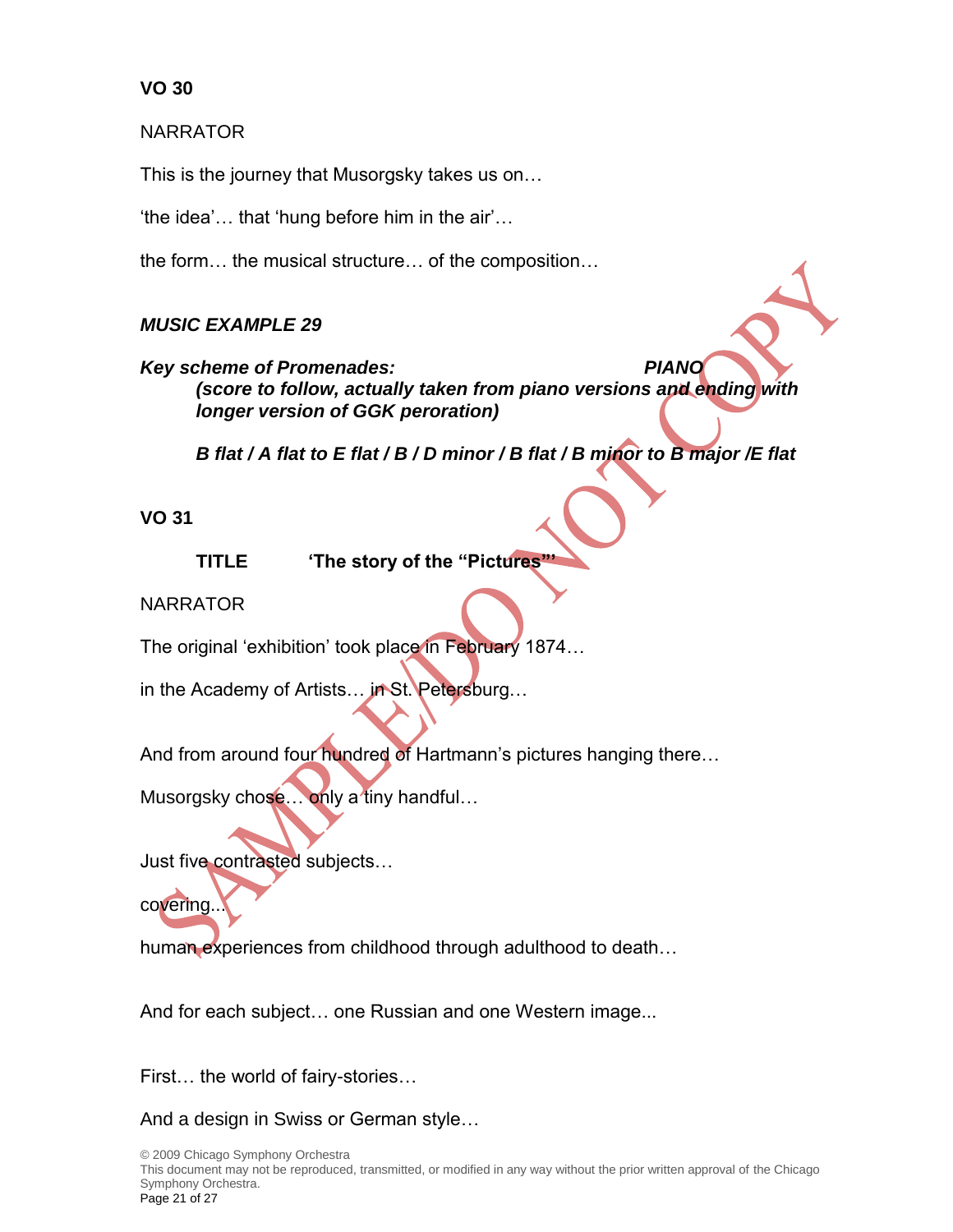# ACTOR

A toy nutcracker for a Christmas tree…

A little gnome… on twisted legs…

# *MUSIC EXAMPLE 30*

| <b>MUSIC EXAMPLE 30</b>                                               |                                                                |              |  |  |
|-----------------------------------------------------------------------|----------------------------------------------------------------|--------------|--|--|
| <b>Gnomus</b>                                                         | <b>Bars 1-10</b>                                               | <b>PIANO</b> |  |  |
| <b>VO 32</b>                                                          |                                                                |              |  |  |
| <b>NARRATOR</b>                                                       |                                                                |              |  |  |
|                                                                       | By contrast a clock-design inspired by Russian folk stories    |              |  |  |
| a little house on chicken's feet                                      |                                                                |              |  |  |
|                                                                       | the home of Baba Yaga a wicked witch                           |              |  |  |
| <b>MUSIC EXAMPLE 31</b>                                               |                                                                |              |  |  |
| <b>Baba Yaga</b>                                                      | Fig 79-81                                                      | <b>PIANO</b> |  |  |
| <b>VO 33</b>                                                          |                                                                |              |  |  |
| <b>NARRATOR</b>                                                       |                                                                |              |  |  |
| Next two scenes with children                                         |                                                                |              |  |  |
|                                                                       | First the western one a public park in Paris                   |              |  |  |
| Hartmann's original has been lost                                     |                                                                |              |  |  |
| but the exhibition catalogue suggests<br><b>ACTOR</b><br>handwriting) | (We will see some of these words on the screen, in Musorgsky's |              |  |  |
| Children with their nursemaids                                        |                                                                |              |  |  |
| in the gardens of the Tuileries                                       |                                                                |              |  |  |
| playing games and quarrelling                                         |                                                                |              |  |  |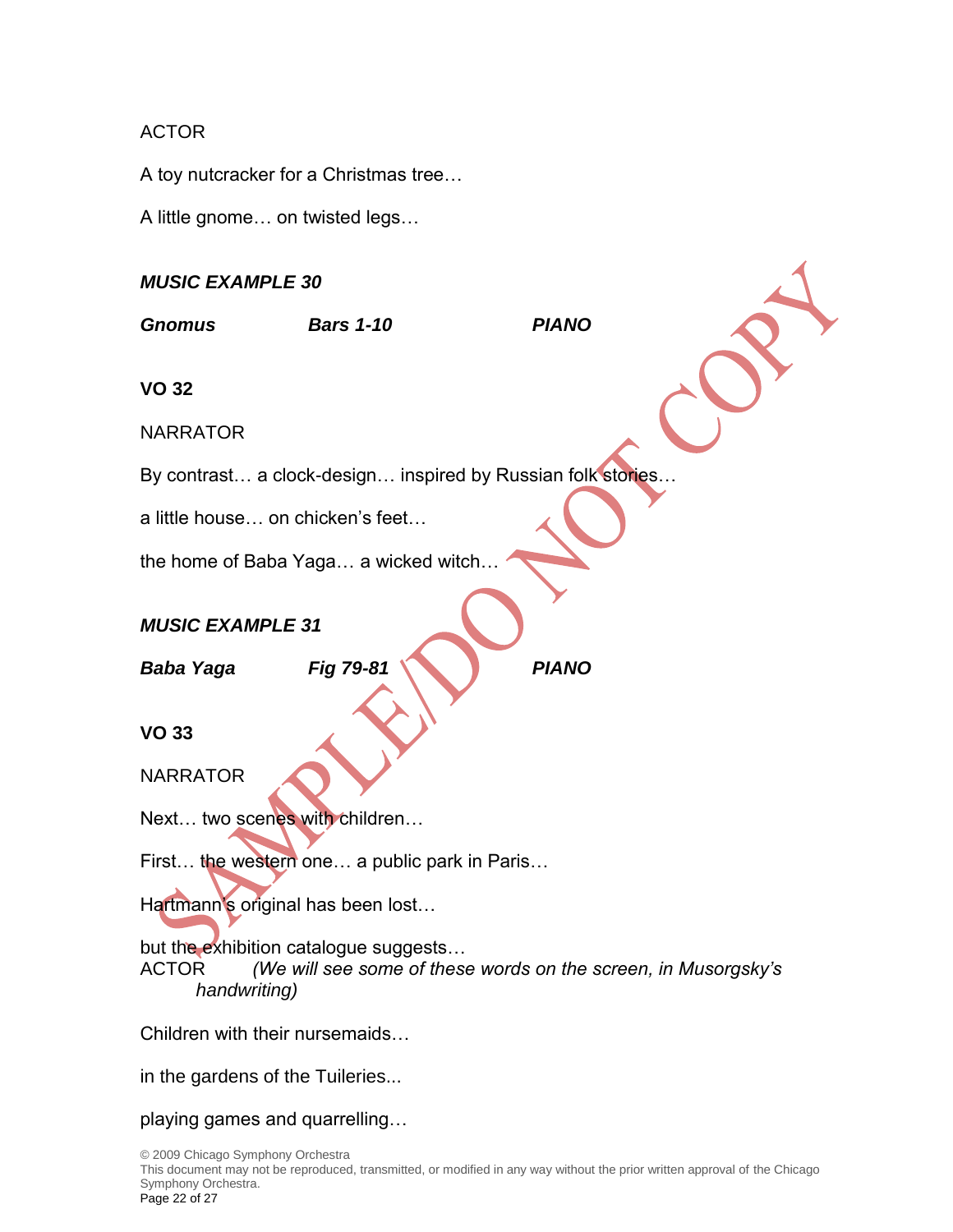# *MUSIC EXAMPLE 32*

*Tuileries First 10 bars PIANO*

**VO 34**

NARRATOR

The second scene with children is a Russian one…

Hartmann's costumes for a now forgotten ballet in St.Petersburg…

a children's fantasy…

ACTOR

Unhatched canary chicks... enclosed in eggs... like suits of armour...

with canary heads… like helmets…

# *MUSIC EXAMPLE 33*

*Ballet of the Unhatched Chicks*

*Figs 48-52 PIANO*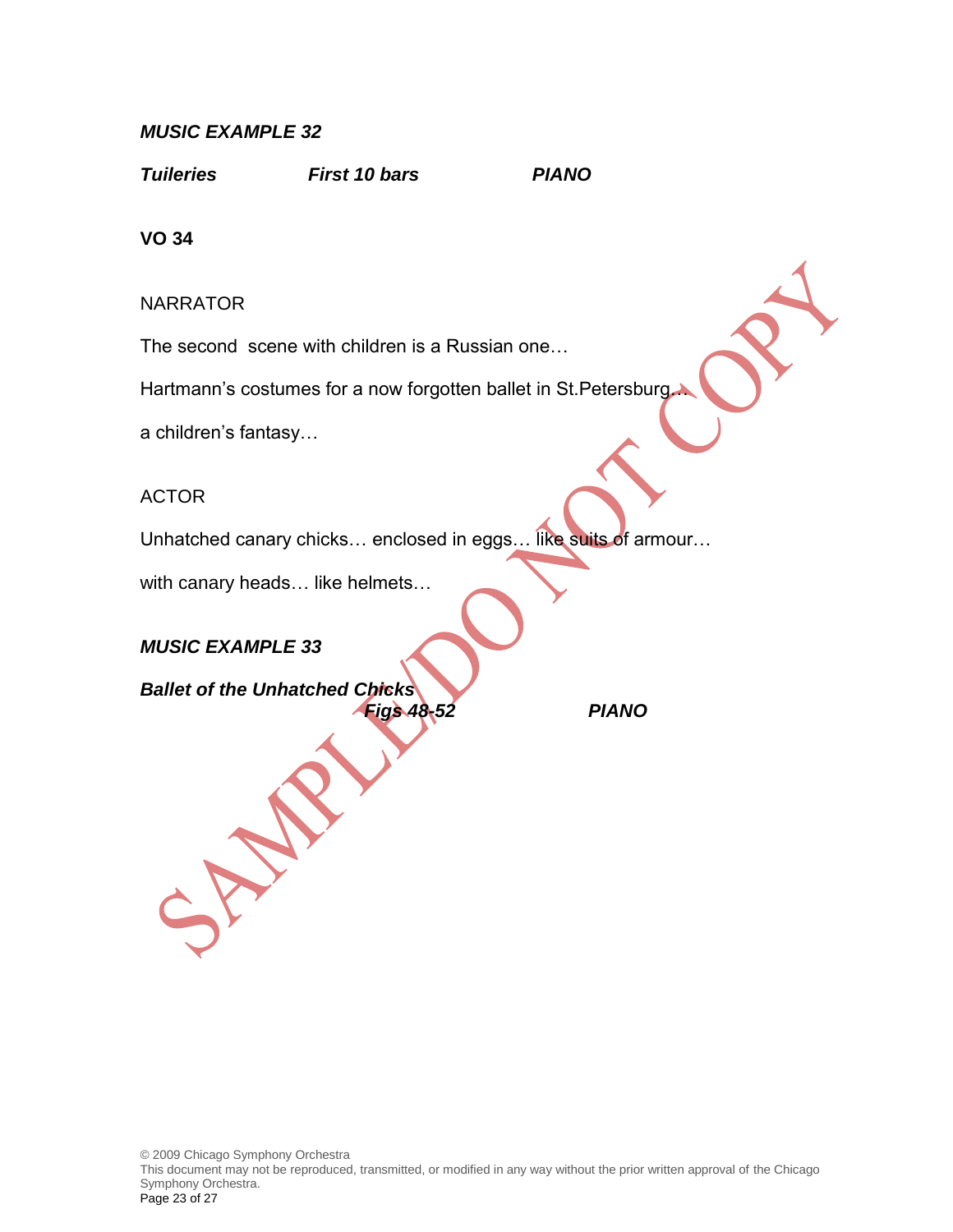#### NARRATOR

Two satirical scenes of adult life…

From southwest France, quarrelling gossips in the Limoges market-place…

ACTOR *(with ridiculous élan – these are Musorgsky's words, written on the score)*

Great news!

Monsieur de Panta Pantaléon has just retrieved his cow, the one that ran away!

NARRATOR

Yes, madam, that was yesterday!

ACTOR

No, madam, that was the day before yesterday!

*(suddenly whispering at speed)*

I must tell you about Madame de Remboursac's new false teeth!

*MUSIC EXAMPLE 34*

*Limoges Fig 63-bar after 65 PIANO*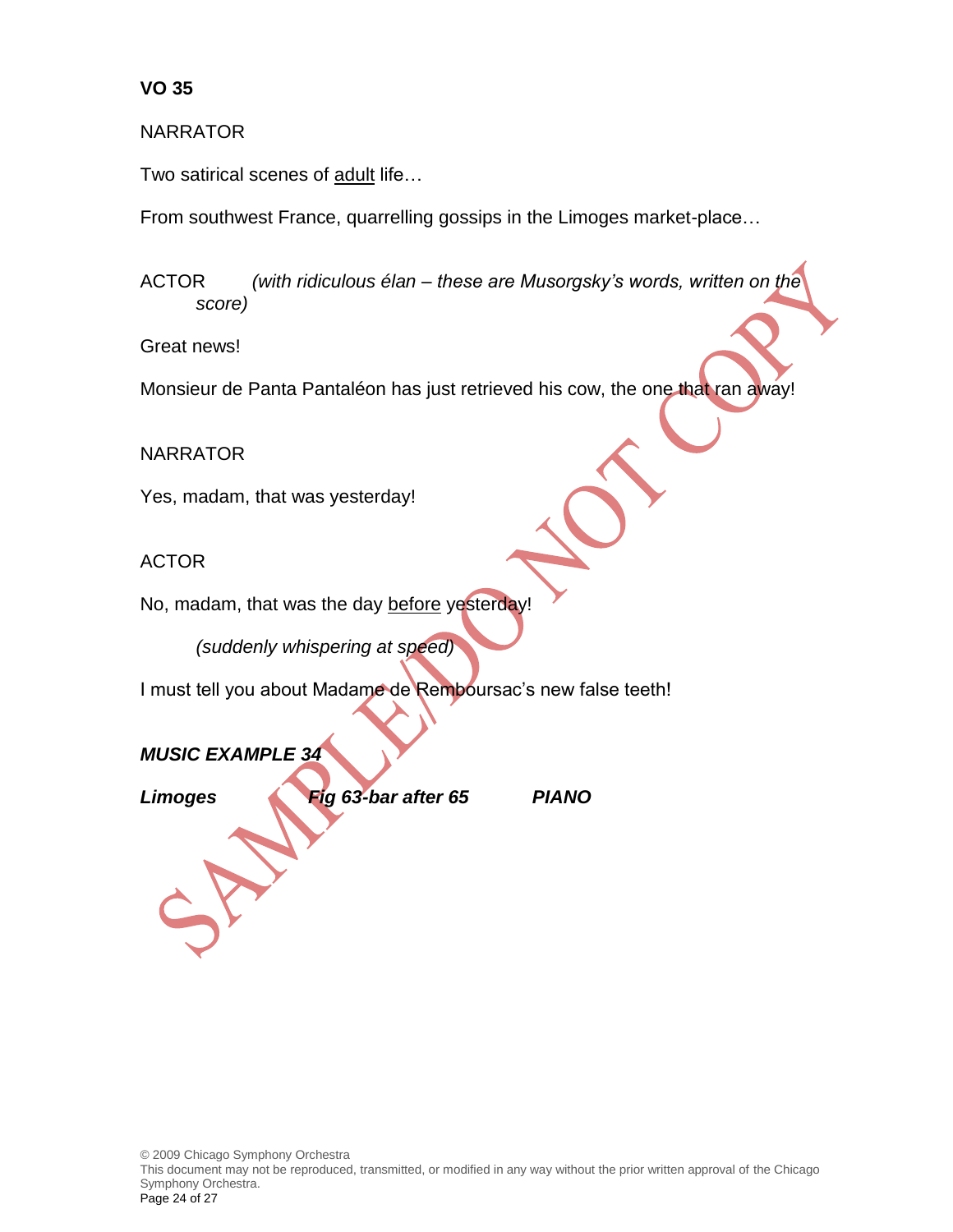**NARRATOR** 

And… from Poland… the two Jews… one rich, one poor…

These two pictures… belonged to Musorgsky himself…

and they meant a great deal to him…

for they had been given to him by the artist…

The antisemitic mockery of this scene of quarreling…

makes many feel uncomfortable…

but the composer was fascinated by Jewish music…

ACTOR *(voice of Musorgsky, writing to a friend)*

In Odessa I visited two synagogues and heard the Jews…

singing their ancient songs…

I was in raptures…

*MUSIC EXAMPLE 35a - live camera 8 through to end of VO 37, just before ME 36*

*Goldenberg and Schmuyle Fig 56 for 15 notes only PIANO*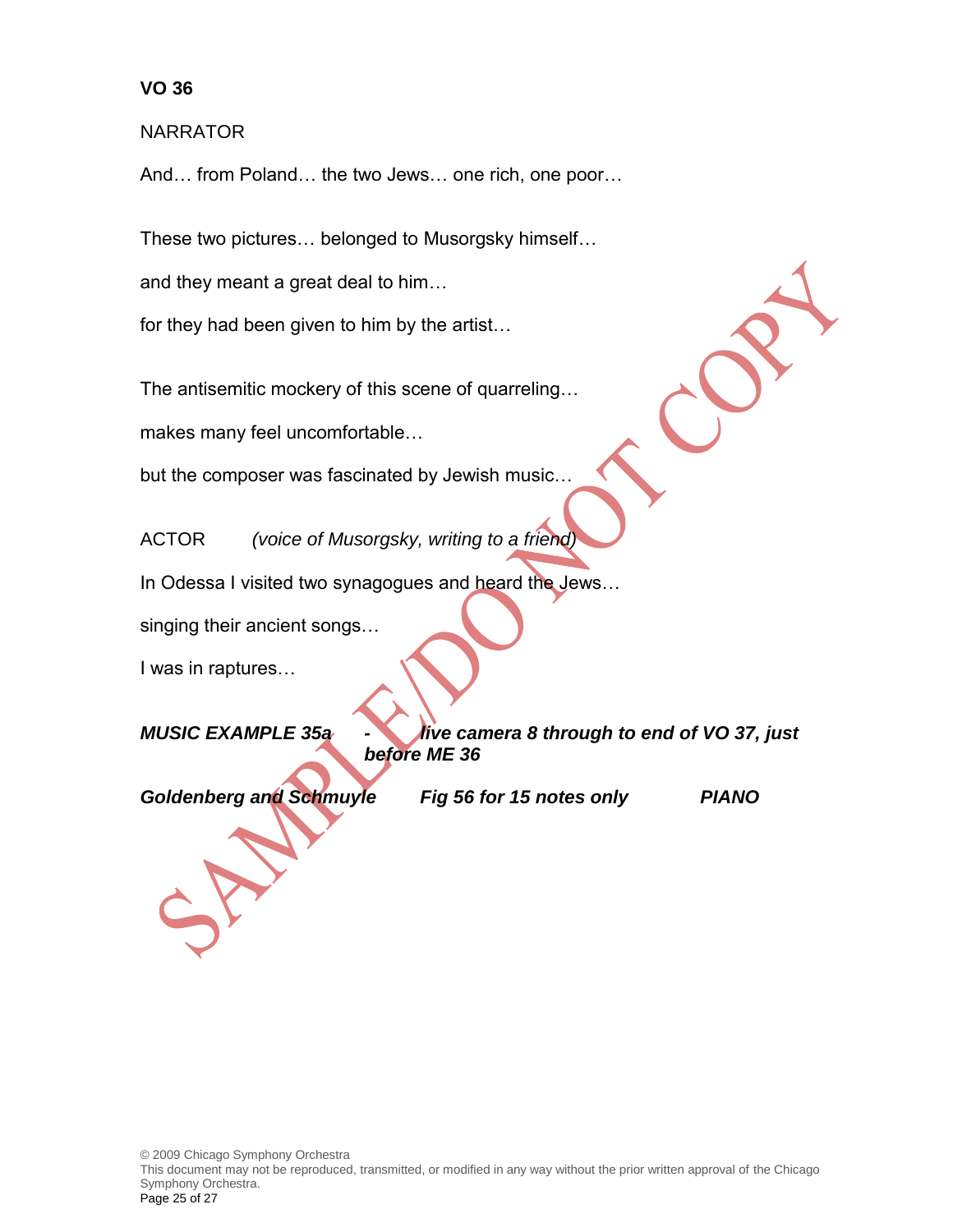# NARRATOR

The rich merchant sings the modal music of religious chant…

# *MUSIC EXAMPLE 35b*

*Goldenberg and Schmuyle The next 9 notes, stopping on the high F PIANO*

NARRATOR

The poor Jew... is given klezmer music...

# *MUSIC EXAMPLE 35c*

*Goldenberg and Schmuyle From fig 58 for 4 bars… PIANO*

# NARRATOR

Musorgsky then combines the two... to make the argument...

# *MUSIC EXAMPLE 36*

*From bar after fig 60 (with upbeat) to end of 3rd beat of 2nd bar after fig 61 PIANO*

# **VO 38**

**NARRATOR** 

Hartmann painted many pictures of landscapes and old buildings…

almost none of which survive today…

We can only imagine from the music, what they might have looked like…

ACTOR *(the catalogue again)*

An Italian castle…